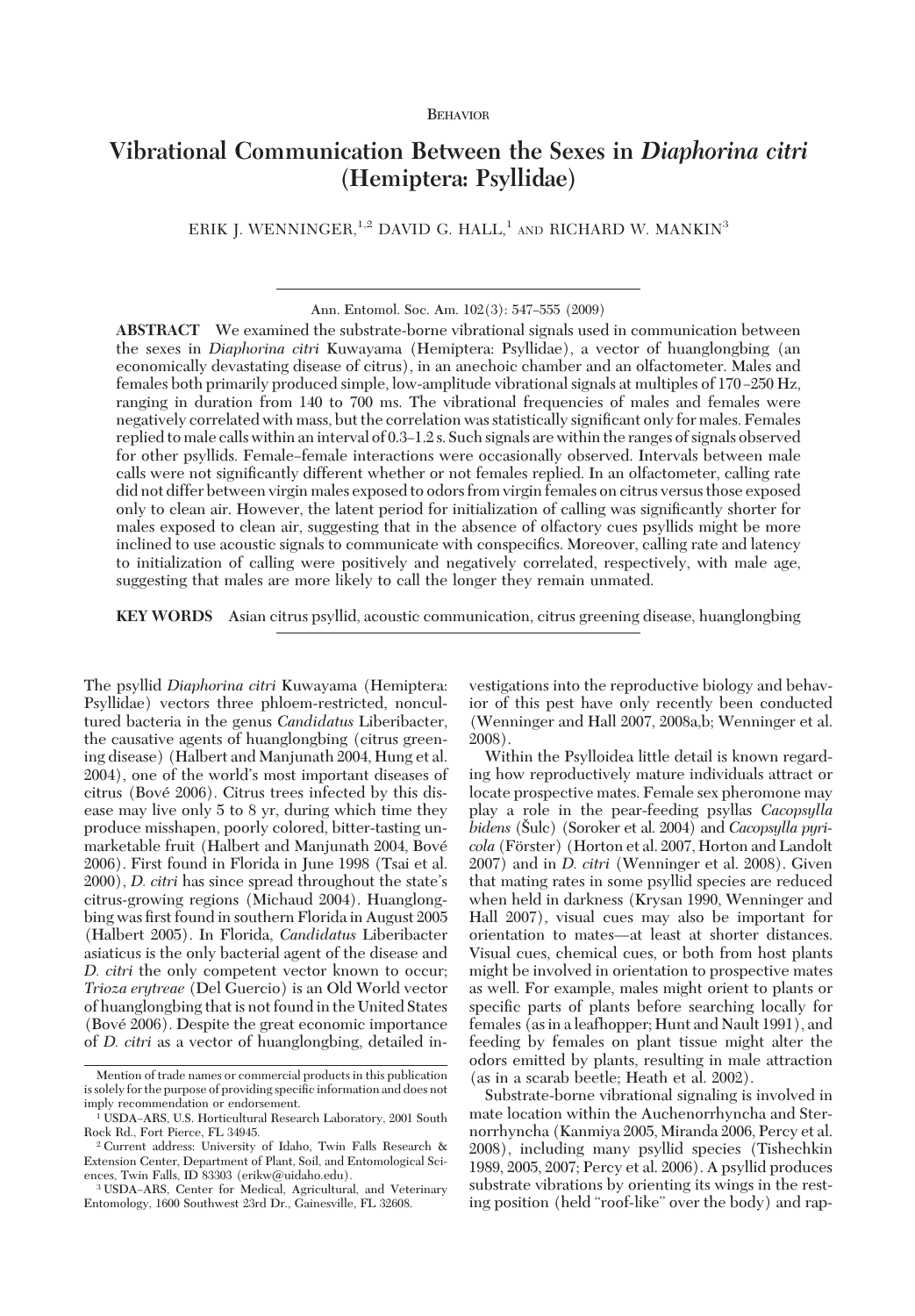idly moving them up and down in an almost vertical plane (Tishechkin 2005). In the psyllids studied to date, males are reported to produce vibrations (i.e., call) spontaneously, whereas receptive females are reported to call only in response to calling males (Taylor 1985; Tishechkin 2005, 2006), remaining stationary while the male searches the plant.

Tishechkin (2007) stated that psyllids cannot locate the source of vibrational signals because the amplitude of vibratory oscillations in plant stems do not show a regular pattern of weakening with distance traveled (Michelsen et al. 1982), but Virant-Doberlet and Čokl (2004) argued that the relatively low propagation velocity of low-frequency bending-wave vibrational signals provides sufficient temporal cues to enable even a small insect to identify which leg first receives vibrations. Indeed, many insects have been shown to successfully orient to the source of vibrational signals (Virant-Doberlet et al. 2005).

Preliminary experiments with *D. citri* indicated that males call readily in an olfactometer (Wenninger et al. 2008). In addition, there is mounting evidence that female *D. citri* produce a volatile sex attractant that plays a role in male orientation to females (Wenninger et al. 2008). The use of both acoustic and chemical cues in mate location has been found in a handful of species but across a range of taxa, indicating that the use of multiple signal types might be more common than current data suggest. The southern green stinkbug, *Nezara viridula* (L.), has been found to use a sex pheromone for long-range communication and vibrational signals for short-range communication (Borges et al. 1987, Virant-Doberlet and Čokl 2004). Sex pheromone and vibrational signals also are both involved in mate location in the goldeneyed lacewing,*Chrysopa oculata* Say (Zhang et al. 2004). The fact that vibrational signaling in psyllids often does not precede successful pairing (Tishechkin 2005, 2006, 2007; E.J.W., unpublished data) suggests that other cues in addition to acoustic signals may be important for mate location in this group of insects.

For this report, we characterized the substrateborne vibrational signals produced by *D. citri* and examined the potential role of odors from virgin females on citrus in inßuencing male calling behavior. We hypothesized that odors from females would decrease the latent period to initialization of calling and increase the calling rate of males. The goal of these studies was to enhance our understanding of the mating behavior of this species, particularly regarding how males locate reproductively mature females.

## **Materials and Methods**

**Study Organism.** All adult psyllids used in experiments were collected as fifth-instar nymphs from a laboratory colony reared on *Murraya paniculata* (L.) Jack at the United States Horticultural Research Laboratory, as described by Hall et al. (2007). We transferred nymphs individually to 'Duncan' grapefruit (Citrus paradisi Macfayden) seedlings (2-3 leaf stage) caged in plastic vial containers, described in Wen-

ninger and Hall (2007). Brießy, each cage consisted of a 52 mm-tall vial, modified as an open-ended cylinder with a foam plug used to stopper the top opening and two ventilation holes on the sides; individual cages were slipped over a seedling grown in a cone-shaped planting container. Until ready for use in experiments, adult psyllids were held in an environmental chamber at 26°C, 60% RH, and a photoperiod of 14:10 (L:D) h, which resulted in 70-80% RH inside the vials. All psyllids used in experiments were between 4 and 8 d posteclosion, with specific age ranges indicated below for each experiment.

**Observation Arena.** In an initial study, we observed six different male/female pairs in a vibrationshielded anechoic chamber at the Center for Medical, Agricultural, and Veterinary Entomology, Gainesville, FL (Mankin et al. 1996) maintained at 25–26°C and 60% RH. Psyllids were placed on individual small, potted Duncan grapefruit plants ( $\approx$ 25 cm tall) with a 3.78-liter clear plastic container inverted over the plant to prevent escape. A subsequent study included 15 different male/female pairs (total  $N = 21$  male/female pairs). All psyllids used for recordings were 5-7 d posteclosion, and all individuals were recorded only once. In the second study, after acoustic recordings we froze each individual and recorded the body mass (model UMT2, Mettler-Toledo Corp., Columbus, OH).

For most recordings an individual female was introduced to a plastic container and allowed to settle on the plant in the feeding position before a male was added. Multiple females were placed on one plant, however, for several observations of female/female interactions and interactions among single males with multiple females. All plants used were immature, with a nonwoody stem and a ßush shoot (which is the site of oviposition and mating; Wenninger and Hall 2007) at the terminal bud. A 100-W floodlamp was set  $\approx$ 1 m above the plant, and the activities of the psyllids were recorded simultaneously with a videocamera (model HDR-SR1, Sony Corp., New York, NY) and a vibration sensor.

**Vibrational Communication Recording and Analysis.** The vibration sensor was an 11-g accelerometer (model 4371, Brüel and Kjær [B&K], Naerum Denmark), attached by an alligator-clip system (Mankin et al. 2004b) at about the midpoint of the stem of the grapefruit plant. The signals were amplified 40 dB by using a B&K model 2635 charge amplifier and bandpass-filtered between 0.1 and 7 kHz before being digitized (time-sampled) at 44.1 kHz by using a CSL speech analysis system (model 4300B, Kay Elemetrics Corp., Lincoln Park, NJ). The digitized (.wav) files were analyzed using Raven 1.2 (Cornell Lab of Ornithology, Ithaca, NY) or a custom-written sound analysis program, DAVIS (Mankin 1994, Mankin et al. 2000). Spectrograms were calculated in Raven by using 4096-sample (92.9 ms) or 512-sample (11.6 ms) Fast Fourier Transforms (FFTs), depending on the duration of the insect sound pulses.

Power spectrum (spectral) profiles (Mankin et al. 2000) of male calls and female replies in duetting bouts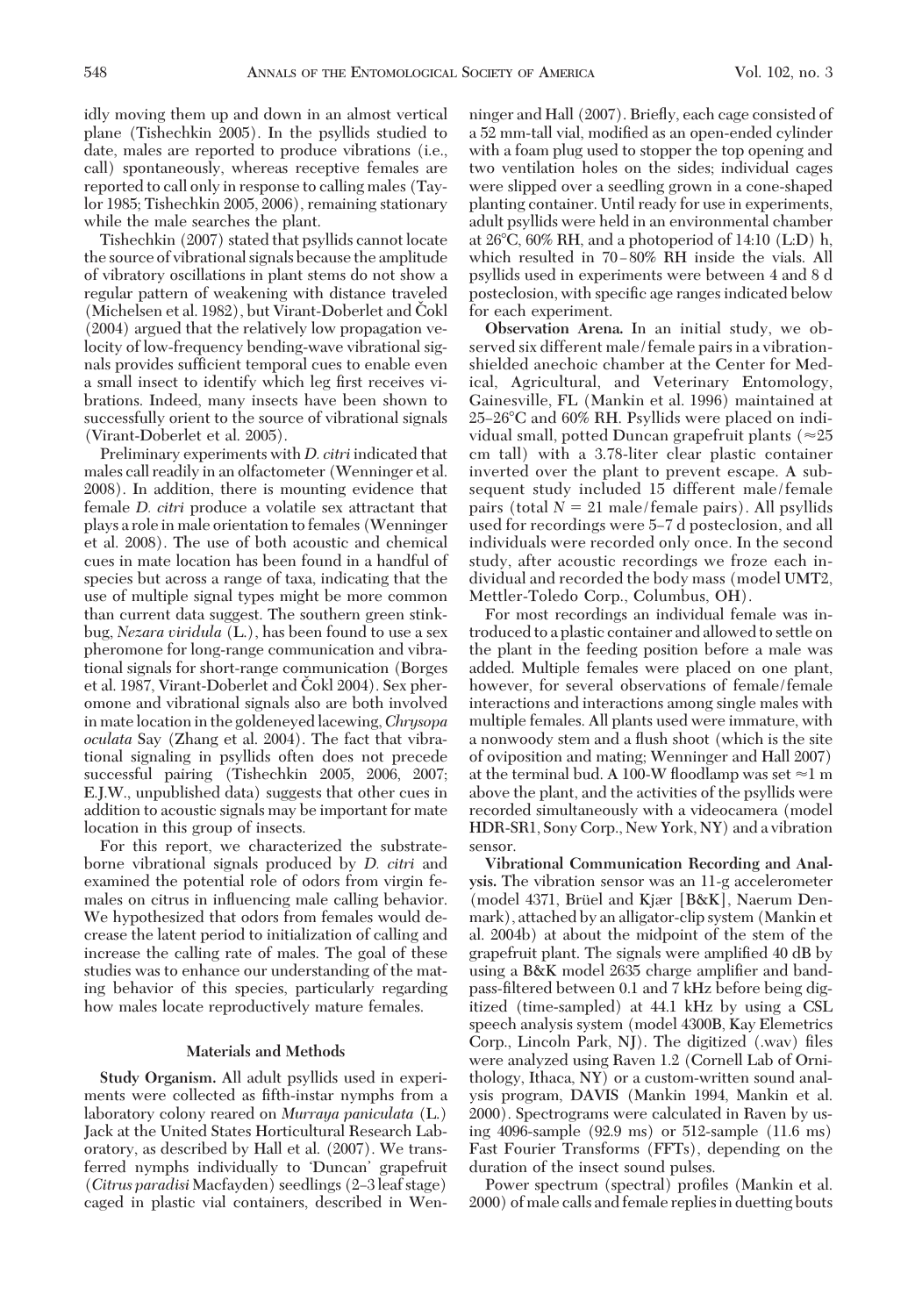were constructed in DAVIS by calculating 512-sample FFTs of 10 male calls and 10 female replies for each bout and then calculating the mean spectrum level at each FFT frequency. The background spectral profile was calculated in DAVIS as the mean spectrum level at each FFT frequency, averaged over a 10-s period of background noise. Vibration level was measured as acceleration in dB referenced to a threshold of  $10^{-6}$  $\text{ms}^{-2}$  (Beranek and Ver 1992) between the frequencies of 0.1 and three kHz (written as  $dB // 0.1-3 kHz$ ). The fundamental frequency (FF) was estimated as the mean difference in the frequencies of the first three spectral peaks, similarly to the procedure used in Raman et al. (2007). More details of spectral analysis procedures, as well as details of the procedures for measuring the times for beginnings and endings of call durations, reply durations, and intervals between calls and replies, are listed in Mankin et al. (2000).

**Olfactometer Assay.** We compared the calling rate of psyllids in a glass "I-tube" olfactometer (Analytical Research Systems, Gainesville, FL) when exposed to either clean air or to odors from virgin females on grapefruit. The I-tube consisted of a 10-cm-long tube (2 cm i.d.) with a metal screen at the upwind end that prevented psyllids from exiting the tube. A screened glass plug at the downwind end provided entrance into the I-tube. Charcoal-filtered, humidified air was metered at 500 ml/min through the I-tube by using Polytetraßuoroethylene (PTFE) tubing. The air exiting the wire screen plug at the base of the stem was 26–28°C and 70–85% RH; light intensity just above the I-tube was  $\approx 7,000$  lux. To introduce odors to the I-tube chamber, we routed the PTFE tubing though a 1-liter glass canning jar that held five to six virgin females age 4 Ð7 d posteclosion on a potted Duncan grapefruit plant with flush. We wrapped Parafilm M (Pechiney Plastic Packaging Inc., Chicago, IL) around the pot up to the base of the stem of the plant to limit soil odors from entering the I-tube. Female psyllids were allowed to settle on the plant for at least 5 h before use in experiments. When clean air was used as the odor source, PTFE tubing was routed through a clean, empty canning jar.

Male psyllids (age 3-8 d posteclosion) were released individually into the glass plug at the base of the I-tube, and the behavior of each male was observed over a 10-min period.We recorded the time to exit the glass plug and the time to first make contact with the metal screen at the upwind end of the I-tube, as well as the time elapsed before calling was observed and the total number of calling events that occurred. The behavior of individual male psyllids was observed in the I-tube in the presence of clean air  $(N = 31 \text{ indi-1})$ viduals) or odors from virgin females on grapefruit  $(N = 30$  individuals). A clean set of glassware was used for each replicate. Between assays, we soaked glassware and tubing in hot soapy water for  $30-60$  min, rinsed thoroughly with tap water and deionized water, and held all components overnight in a drying oven  $(150^{\circ}C)$  before reuse.

We assessed male responses (time to exit plug at the base of the I-tube, time to contact the screen at the upwind end of the I-tube, time to start calling, and total number of calls) to the two odor treatments by using analysis of covariance (ANCOVA) with male age as the covariate (PROC GLM, SAS Institute 2002). Data for the time for males to exit the glass plug were log transformed to achieve normality. Data are presented as mean  $\pm$  SEM.

### **Results**

**Call and Reply Signal Patterns.** The calls of male *D. citri* detected in this study primarily were single,  $\approx 0.1 -$ 1-s broadband pulses (Fig. 1), similar in structure to calls by several of the *Trioza* species described in Percy et al. (2006) and Tishechkin (2006, 2007). The examples of typical signals, A-E, in Fig. 1 are shown in order of increasing interval between the end of the male call and the beginning of the female reply (Table 1). Male and female signals both had spectral peaks at multiples (harmonics) of a  $170-250$ -Hz FF (Table 1; Fig. 1), which in other insects has been demonstrated to be the wingbeat frequency (see Discussion). The harmonics result from constructive and destructive interference of reßections off the boundaries of the sound-carrying structures (Hambric 2006). In this case, the sound-carrying structures include the vibrating wings and any associated sound-modulating structures on the psyllid body, as well as the plant stem and leaves). Although wing vibrations in isolation usually have "classical" harmonic patterns, with the highest energy (dominant) frequency (DF) at the wingbeat frequency (Mankin et al. 2004, Raman et al. 2007), interactions among different parts of complex soundtransmission structures like the body of a vibrating psyllid on a grapefruit plant can result in inverted harmonic patterns like those in Fig. 1, where the highest-energy (dominant) frequency (DF) occurs one or more harmonics above the FF. Similar inverted patterns also have been observed in vocalizations of birds (e.g., Fletcher et al. 2006) and frogs (e.g., Drewry et al. 1982). In comparisons across 21 different mating pairs, the mean  $\pm$  SEM of the median FF in the first 60-s interval recorded with at least five signals from each individual was  $205.4 \pm 3.6$  Hz for the male call and  $200.9 \pm 3.1$  Hz for the female reply. The difference between these frequencies was not significant  $(t =$ 0.945,  $df = 40, P = 0.35$ . The median frequencies were negatively correlated with mass (Spearman's rho,  $r_s$  =  $-0.570$  for 15 males, and  $r_s = -0.226$  for 15 females), and the relationship was statistically significant for the males ( $P = 0.027$ ) but not the females ( $P = 0.418$ ) under testing in Jmp 4.0.2 (Sall et al. 2001).

In any given duet, each participant was distinguishable by differences in the order and spectral pattern of the signals. However, there was so much overall variation in male and female signals that it was not always possible to distinguish the signaler's sex solely on the basis of the signal spectral and temporal properties, and the assignment of signals to individual participants was always checked by reference to the video records. The dominant frequency was usually, but not always, higher for the male call than the female reply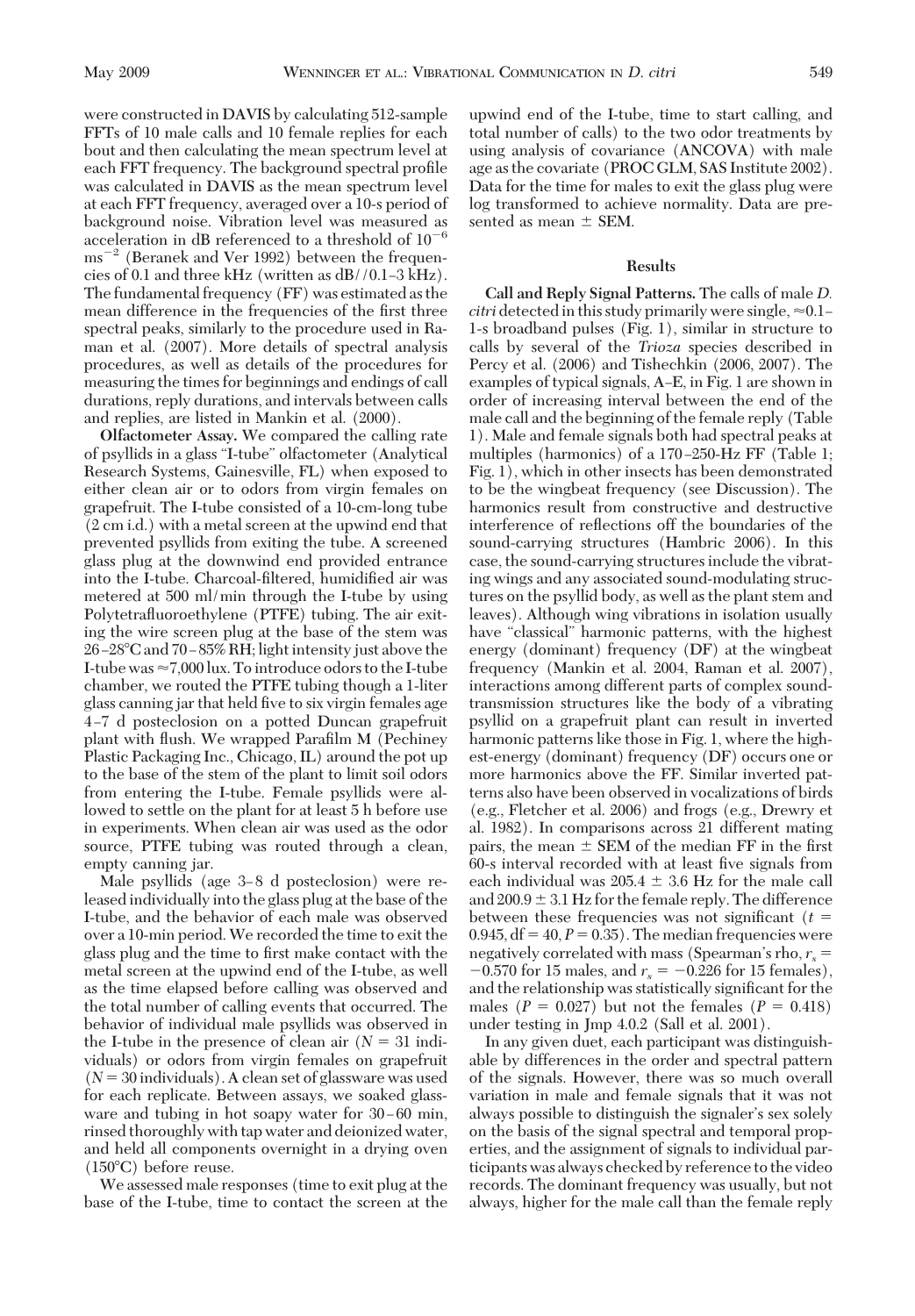

Fig. 1. Oscillograms (Osc), spectrograms (Spc), and spectra (MS, male call; FS, female reply) of signals from five different *D. <i>citri* duetting pairs (A–E; see Table 1). The Osc and Spc are on the same time scale. Areas of darker shading in spectrograms (4096-sample FFTs) indicate higher relative energy at those frequencies and times. Solid and dashed vertical lines in Osc and Spc indicate the midpoint times for calculation of the 4096-sample FFTs MS and FS power spectra, respectively. Male fundamental frequency (wingbeat frequency, FF) is indicated by solid line in MS, and female FF is indicated by dashed line in FS. The FFs also are indicated by solid (for the male) and dashed (for the female) horizontal bars in Spc, with the length of the bars indicating the duration of the call and reply. The dominant frequencies (DFs; i.e., the frequencies of greatest energy) are marked by arrows on the MS and FS power spectrums, and are marked also where they occur on the frequency–time spectrograms (Spc).

(as in all the examples in Fig. 1 except A). The signals of both sexes typically increased in amplitude initially from near background levels to their highest amplitudes near the terminations, which usually were

abrupt (e.g., Fig. 1D and E). The signal-to-noise ratios were greatest in Fig. 1D and E, but multiple harmonics of the fundamental frequency were observable even for the weakest signal (Fig. 1C).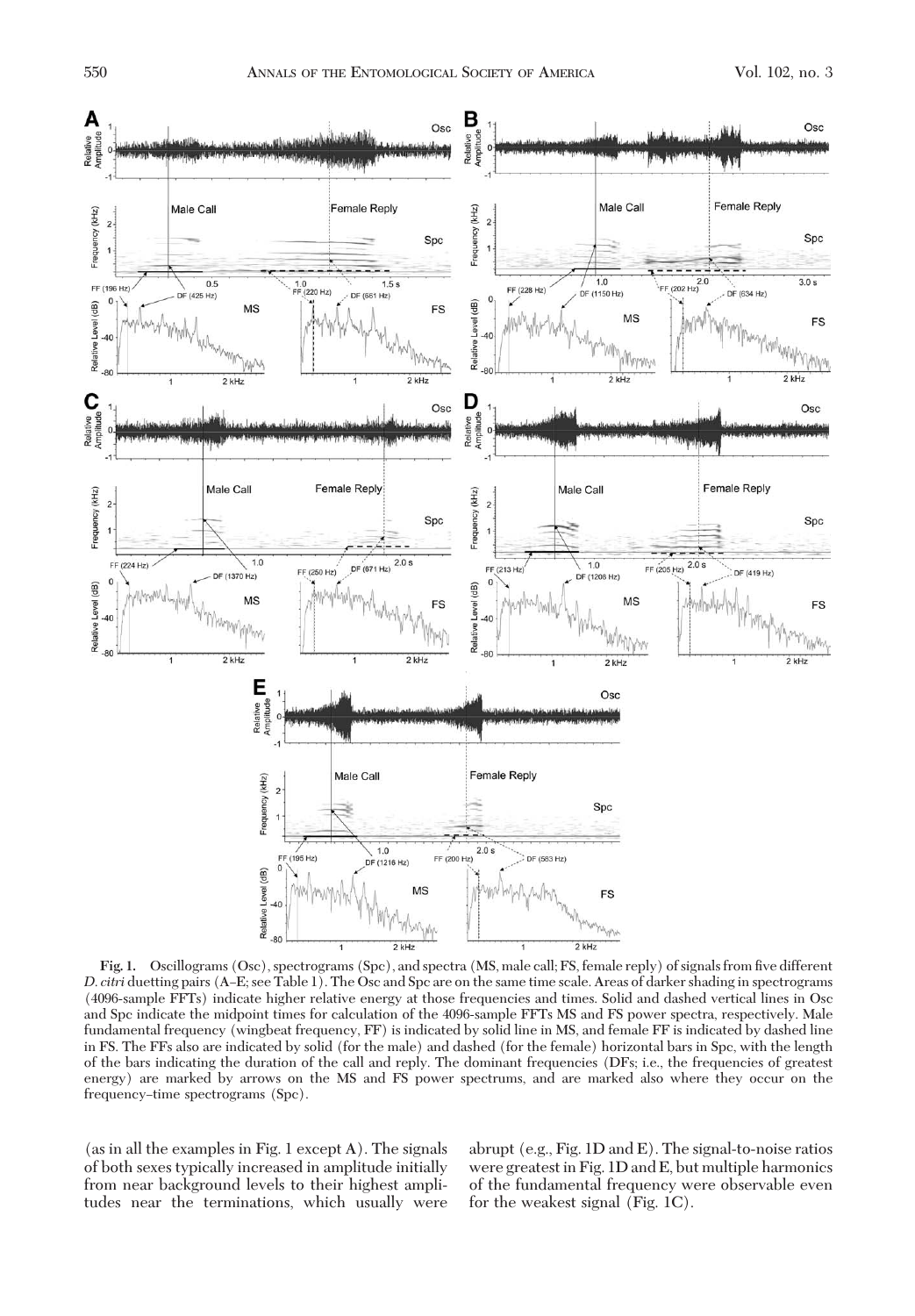| Duetting<br>pair $(N)$ | Duration $(ms)$   |                   | Reply interval     | Fundamental frequency (Hz) |                 |
|------------------------|-------------------|-------------------|--------------------|----------------------------|-----------------|
|                        | Male call         | Female reply      | (ms)               | Male                       | Female          |
| A(5)                   | $170.2 \pm 27.0$  | $680.0 \pm 123.1$ | $290.7 \pm 98.5$   | $212.8 \pm 6.4$            | $220.4 \pm 1.3$ |
| B(7)                   | $310.0 \pm 35.5$  | $650.8 \pm 117.0$ | $374.6 \pm 76.4$   | $231.4 \pm 1.7$            | $216.0 \pm 2.6$ |
| C(9)                   | $148.4 \pm 61.1$  | $331.2 \pm 71.4$  | $863.0 \pm 73.5$   | $234.6 \pm 5.8$            | $242.0 \pm 7.2$ |
| D(8)                   | $379.9 \pm 39.2$  | $460.9 \pm 73.9$  | $917.7 \pm 47.8$   | $245.6 \pm 3.9$            | $208.3 \pm 3.1$ |
| E(5)                   | $544.3 \pm 117.1$ | $361.3 \pm 61.7$  | $1170.9 \pm 111.8$ | $202.4 \pm 2.2$            | $213.6 \pm 7.3$ |

**Table 1. SEM of signal durations, intervals between signals, and fundamental frequencies at the midpoints of (***N***) consecutive signals recorded in 60-s intervals of** *D. citri* **duetting bouts**

There was considerable variation among individual pairs in the durations and intervals of the male calls and female replies. In comparisons of 21 different pairs, the mean  $\pm$  SEM of the median duration of male calls in the first 60-s interval recorded with at least five signals from each individual was  $0.283 \pm 0.021$  s, and the median duration of the female replies was 0.408  $\pm$ 0.051 s. The mean of the median intervals between the male call and female reply was  $0.948 \pm 0.089$  s, whereas the median of the periods between consecutive male calls had a mean of  $8.096 \pm 0.410$  s.

Because of the large variation in temporal patterns, it was not certain from initial observations of duets whether the intervals between successive calls by males were inßuenced by the presence or absence of a female reply as noted in Percy et al. (2006). To address this question, we identified the first occurrence in each of 19 bouts with different duetting pairs where two calls with an intervening female reply were followed immediately by a call without a female reply. The mean  $\pm$  SEM interval between calls was marginally greater when the female replied  $(8.44 \pm 1.00 \text{ s})$ than when there was no reply  $(6.76 \pm 1.17 \text{ s})$ , but the difference between the intervals was not statistically significant (paired *t*-test;  $t = -1.01$ , df = 18,  $P = 0.16$ ).

In addition to the signal variations observed in Figs. 1A–E for typical calls, it should be noted that atypical, multicomponent calls were observed also in several recordings. The multicomponent calls contained either three or four short pulses followed by a longer,



**Fig. 2.** Expanded oscillogram and spectrogram of a multicomponent male call consisting of four short and one longer, broadband pulse. Areas of darker shading in spectrograms (512-sample FFTs) indicate higher relative energy at those frequencies and times.

broadband pulse. An example of an atypical call is shown in Fig. 2.

**Vibrational Communication Behaviors.** All pairs were recorded for at least 5 min after initiation of copulation and two pairs were recorded for 15-20 min into copulation, but vibrational signals were never detected while psyllids were in copula. Moreover, no overt vibrational behavior was ever seen in numerous other mating pairs observed (E.J.W., unpublished data).

Females generally called in response to males but were occasionally observed to call spontaneously when not in the presence of males. In the few cases in which multiple individuals of the same sex were observed, calling by an individual elicited calling behavior in other individuals of the same sex. In such cases, calls were made either immediately after a first call or two or more individuals of the same sex almost fully overlapped their calls in a chorus.

Two types of female sounds were recorded in the absence of males (see examples in Fig. 3). In Fig. 3A, two females near each other on a grapefruit plant interacted brießy. A third female further away remained silent. In Fig. 3B and a female made an initial call, a second female replied, and the first female then responded. Both the reply and the response were very



**Fig. 3.** Oscillograms and spectrograms of representative signals recorded from two separate trios of females on two different grapefruit plants: multiple weak, 700-Hz signals from two interacting females, with solid bars between oscillogram and spectrogram denoting detectable signals (A); and an initial call by a female followed by a reply from a second female and then a response by the first female (B).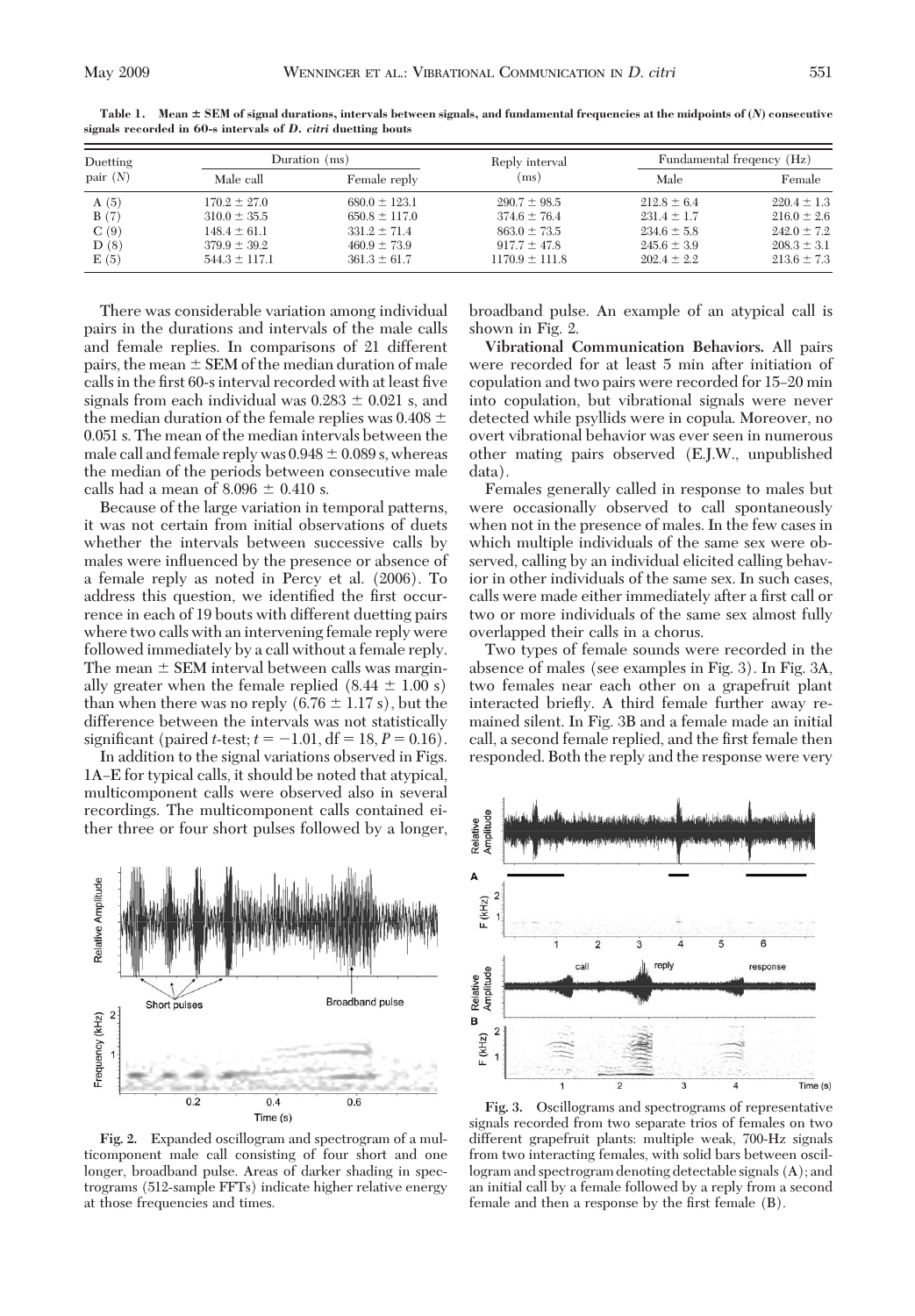

**Fig. 4.** Oscillogram and spectrogram of male call (M) followed by replies from two females ( $F_1$  and  $F_2$ ) on the same grapefruit plant.

similar to female replies to male calls in a mating duet. As in Fig. 3A, the third female remained quiet. When a male was present, multiple events occurred where two or more females replied to a male call, as in the example of Fig. 4.

**Environmental Context of Duetting Bouts.**Because *D. citri* adults are small (3–4-mm in length (Halbert and Manjunath 2004] and  $\approx 0.4 - 0.5$  mg [Wenninger] and Hall 2008a]), their mating duets have very low signal to noise ratios, even in a vibration-shielded anechoic chamber. The small difference from background can be seen in Fig. 5, which displays spectral profiles of 10 male calls and 10 female replies in comparison with mean spectrallevels of 10 s of background noise in the recording of the duet sampled in Fig. 1E. Over a 0.1- to 3-kHz range, the vibration level of the male call profile was 65 dB (relative to an acceleration of  $10^{-6}$  ms<sup>-2</sup>) compared with 63 dB for the female reply profile and 59 dB for background noise recorded from the same file.



Fig. 5. Power spectrum profiles of 10 male calls, 10 female replies, and background noise from the record of duetting pair in Table 1E.

**Olfactometer Assay.** Of the 31 males observed for the control treatment, 29 exited the glass plug to enter the I-tube chamber, 24 contacted the screen at the upwind end of the I-tube, and 27 were observed to produce wing vibrations. The corresponding numbers for the 30 males exposed to odors from females on grapefruit were 30, 24, and 30.

The time elapsed before males exited the glass plug to enter the I-tube arena did not differ between males exposed to clean air  $(1.4 \pm 0.4 \text{ min})$  versus those exposed to odors from virgin females on grapefruit  $(1.4 \pm 0.3 \text{ min})$ ; nor did the time to exit vary according to male age (Table 2). Similarly, the time to first make contact with the metal screen at the upwind end of the I-tube did not differ by male age or between males exposed to clean air  $(3.9 \pm 0.4 \text{ min})$  versus treated air  $(3.3 \pm 0.4 \text{ min}; \text{Table 2})$ . However, the time elapsed before wing vibration was observed was significantly shorter for males in clean air  $(2.3 \pm 0.4 \text{ min})$  versus males in treated air  $(3.1 \pm 0.4 \text{ min})$  and was also negatively correlated with male age (partial regression slope:  $-3.71$ ,  $P < 0.001$ ; Table 2). The number of vibration events observed for each male did not differ by odor treatment (clean air:  $18.2 \pm 2.8$ ; treated air:  $20.9 \pm 2.3$ ) but was positively correlated with male age (partial regression slope: 3.51,  $P = 0.001$ ; Table 2).

## **Discussion**

The frequency harmonics patterns of *D. citri* vibrational calls and replies were reminiscent of patterns seen in acoustic recordings of wingbeats of ßying insects (Mankin 1994, Caprio et al. 2001, Moore and Miller 2002, Sueur et al. 2005, Raman et al. 2007) and calling fruit ßies (Mankin et al. 2004a). The occurrence of such patterns suggests that the signals were generated at least in part by the wingbeats that occurred simultaneously in the video as the recordings were being collected.

The relative amplitudes of different spectral harmonics were often different between males and females. This is consistent with findings by Percy et al. (2006) that acoustic signals in psyllids are typically species and gender specific. However, some of the observed differences may have been due to differences in the orientation of the psyllids during sound production (Sueur et al. 2005) or to the differences in the sound transmission properties of the different paths traversed by the male and female signals (Cocroft and Rodríguez 2005). In the duetting bouts, the female usually was perched in the feeding position on the ßush at the top of the main stem, which provided a relatively direct path for transmission of her signal vibrations to the accelerometer, which was clamped  $\approx$ 12 cm below. However, the male often called from a leaf, which provided a less direct signal path to the accelerometer, and the quality of the signal changed noticeably as he moved along the leaf or shifted to a stem. The fundamental frequency of the male call, which is not affected by the signal path, was negatively correlated with male body mass, as has been observed for wingbeat frequency and body mass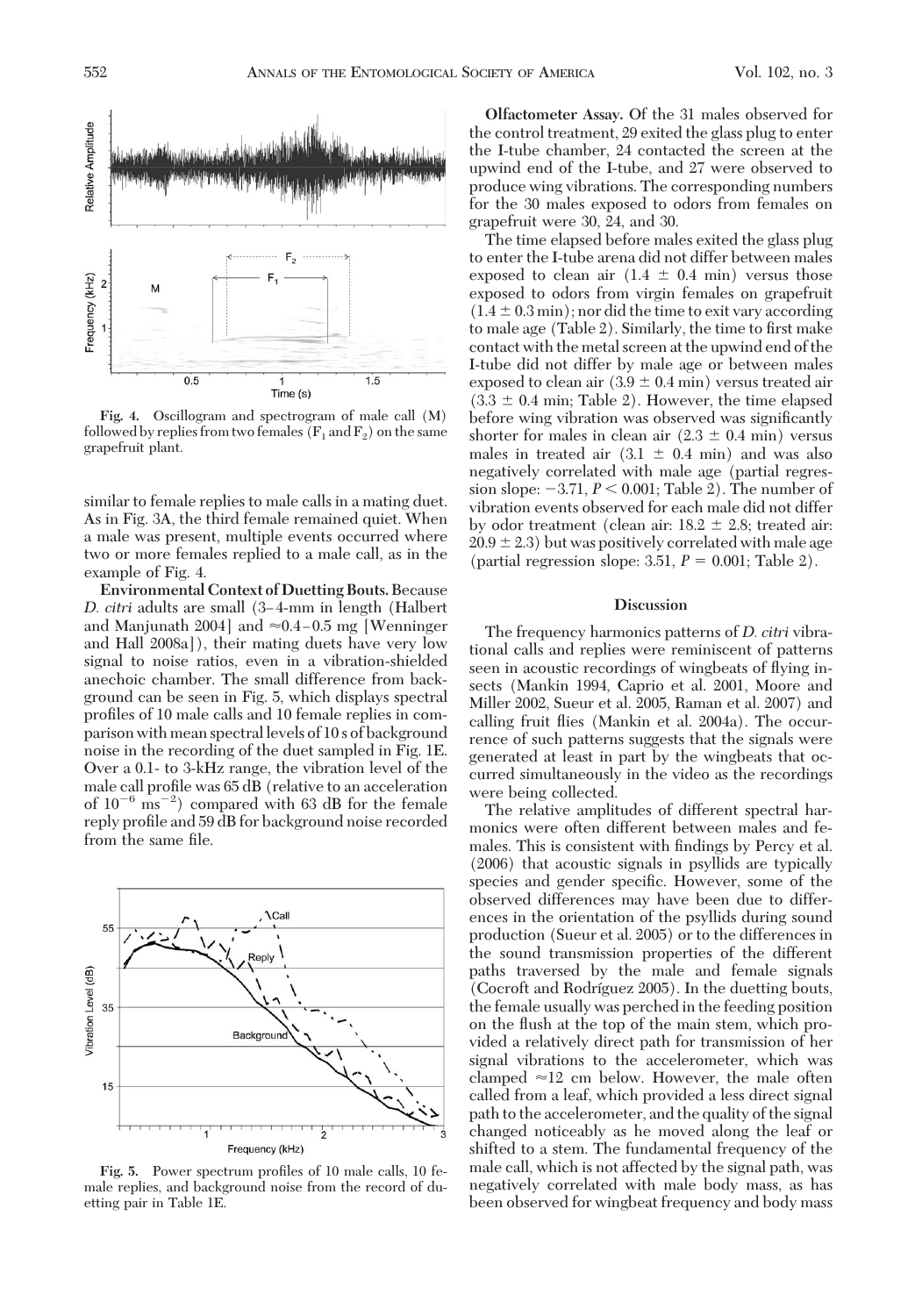|                       | Model |      |         |       | Odor treatment |       | Male age |         |
|-----------------------|-------|------|---------|-------|----------------|-------|----------|---------|
| Variable              | df    |      |         |       |                |       |          |         |
| Time to exit plug     | 2,58  | 1.1  | 0.329   | 0.039 | 0.07           | 0.787 | 2.3      | 0.138   |
| Time to touch screen  | 2,47  | 0.64 | 0.532   | 0.028 | 1.1            | 0.297 | 0.03     | 0.872   |
| Time to start calling | 2,56  | 8.0  | < 0.001 | 0.229 | 4.4            | 0.042 | 13.7     | < 0.001 |
| Total no. of calls    | 2.60  | 6.5  | 0.003   | 0.183 | 0.01           | 0.938 | 12.3     | < 0.001 |

**Table 2. ANCOVA of each dependent variable examined in the I-tube olfactometer as a function of odor treatment (clean air or virgin females on grapefruit) and male age**

of other insects (Darveau et al. 2005). Consequently, as has been suggested with tephritid ßies (see Mankin et al. 2008), a female may have potential to assess male size by assessing the fundamental frequency of his call. Despite differences between the sexes in the relative amplitudes and spectral harmonics of signals, genderspecific differences observed in *D. citri* were not as pronounced as are often found in the Auchenorrhyncha, in which male signals are more structurally complicated than female signals (Cokl and Virant-Doberlet 2003).

Vibrational signals do not degrade rapidly with distance traveled on a plant stem (Michelsen et al. 1982), but the level of background noise in the natural environment often will be higher than typical insect signal levels due to wind noise (Cocroft and Rodríguez 2005, Mankin and Benshemesh 2006), other natural sources of vibration, and structural vibration caused by incident acoustic waves (Cremer et al. 1988, Hambric 2006). Under these circumstances, it is not surprising that the mating duets occur during photophase when visual cues may assist the male's search for the female or her feeding habitat. One could speculate also that broadcast of high-amplitude broadband sounds between 400 and 1,500 Hz to induce vibrations in the plant leaves and stems might interfere with communication in this species.

In the Psylloidea, receptive females are reported to call only in response to calling males (Taylor 1985; Tishechkin 2005, 2006). However, we recorded females calling in the absence of males, and, although rare, females have been observed to call on several other occasions without initialization from males (E.J.W., unpublished data). Because of the rarity of female initialization of calling in *D. citri,* it is unclear whether the behavior is truly nonexistent in other psyllids or simply has not yet been observed. Within the Auchenorrhyncha, females in some species have been reported to initiate calling, but female initiation is also rare in this group (Claridge et al. 1985, Cokl and Virant-Doberlet 2003, Virant-Doberlet and Žežlina 2007).

The results from our olfactometer assay show that calling rate of virgin males is positively correlated with age (at least for the ages we tested). However, male calling rate was not affected by the presence or absence of odors from females on grapefruit. Thus, we found no evidence to support the hypothesis that male calling behavior is elevated by the detection of female and/or host plant odors. However, latency to calling was significantly shorter for males observed in the presence of clean air. It may be that males are less inclined to call when they detect olfactory cues from

females. In many species that use vibrational signals, including*D. citri* (E.J.W., unpublished data) and other psyllids (Tishechkin 2007), calling by a male elicits a response from receptive females as well as conspecific males that may be competing for access to females. Therefore, a male that delays calling behavior until he has oriented closer to a female using chemical (and/or other) cues might limit intrasexual competition from eavesdropping males. It should also be noted that vibrational communication in insects may have other roles besides mate-location behavior, including locating food resources or a group of conspecifics (Cocroft 2001). Such factors might inßuence calling behavior for psyllids exposed only to clean air in the olfactometer.

Our simple olfactometer environment precluded the use of acoustic and visual cues that might be important in male orientation behavior to females. Therefore, the possible importance of interactions among psyllids and their host plants that may factor into mate location could not be addressed. For example, mating and oviposition in *D. citri* occurs almost exclusively on the ßush of its host plants (Wenninger and Hall 2007); therefore, males in search of a mate might first orient to young shoots before searching locally for females. In the blackfaced leafhopper *Graminella nigrifrons* (Forbes), males use a "call-ßy"strategy, and—after establishing a vibrational duet with a receptive female—positive phototaxis guides a male to the top of a plant, which is the preferred perching site of virgin females (Hunt and Nault 1991). Positive phototaxis and/or negative geotaxis in *D. citri* (Yasuda et al. 2005) might facilitate the orientation of males to reproductively mature females in a similar manner. Interestingly, for one duetting pair that we observed, the female settled not on the ßush, but on a mature leaf, and—after 60 min of duetting with the original male and a second male that was added—the female was never found by either male.

The research presented here contributes to the understanding of the reproductive biology and behavior of *D. citri.* Studies on the role of a putative female sex attractant in mate location are ongoing (e.g., Wenninger et al. 2008); however, even if a sex pheromone is identified, for a species like *D. citri* in which vibrational communication is an important part of mate location, the use of pheromones for monitoring and/or management may be challenging. For example, possible future efforts to reduce mating rates by sex pheromone-based mating disruption or attract-and-kill might be compromised if the sexes are able to find each other using primarily acoustic cues. More work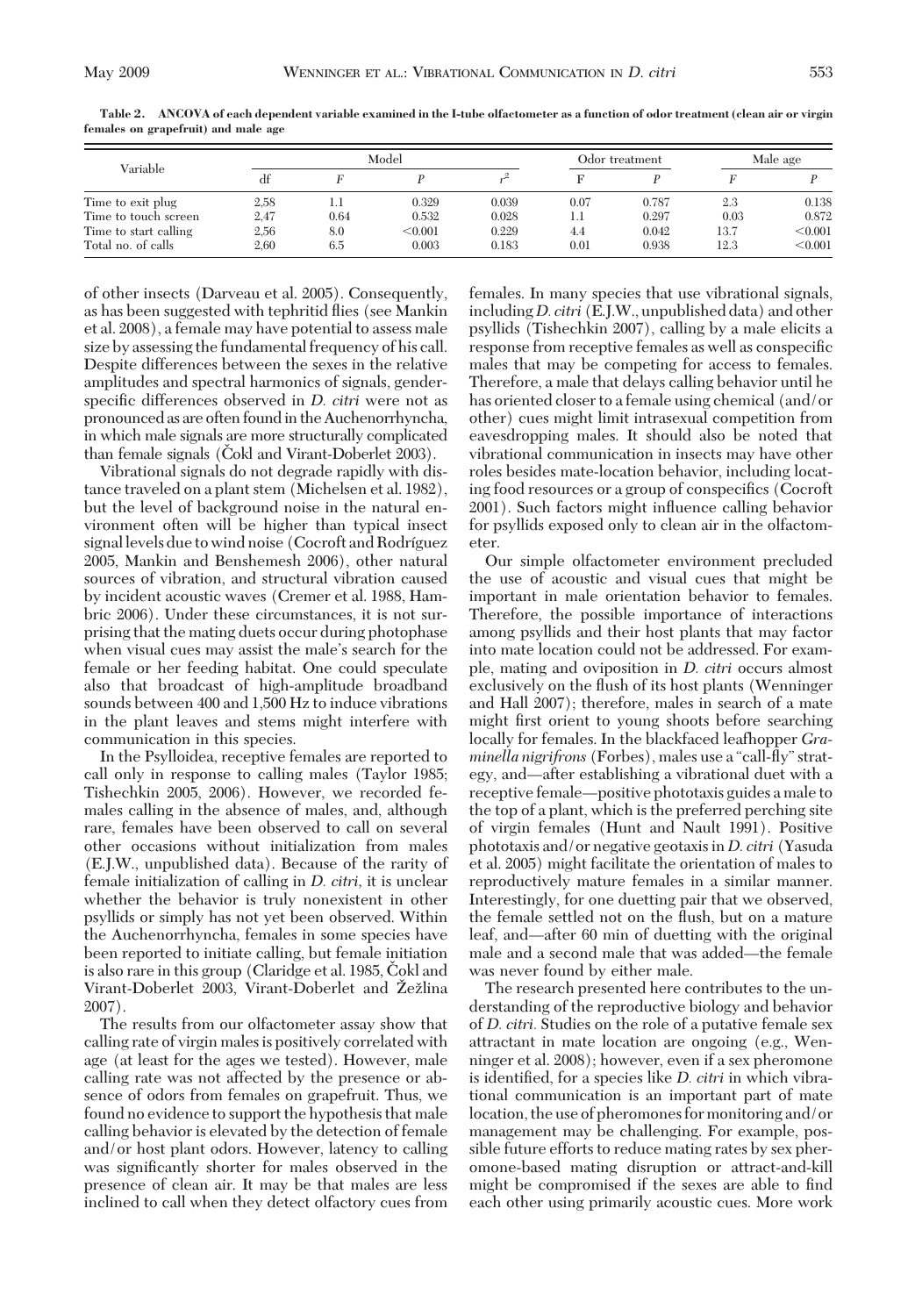is needed to clarify the relative roles of acoustic and chemical cues in mate location in this species as well as how mate location might be inßuenced by interactions among psyllids and their host plants.

## **Acknowledgments**

For technical assistance, we thank the following individuals: Everett Foreman and Betty Weaver (USDA-ARS, Center for Medical, Agricultural, and Veterinary Entomology, Gainesville, FL), Kathy Moulton, Chris Knox, and Carrie Kahr (USDA-ARS, U.S. Horticultural Research Laboratory, Fort Pierce, FL). We are grateful to Diana Percy and Andrej Čokl for helpful comments on an earlier draft of the manuscript.

#### **References Cited**

- **Beranek, L., and L. Ver. 1992.** Noise and vibration control engineering: principles and applications. Wiley, New York.
- **Borges, M., P. C. Jepson, and P. E. Howse. 1987.** Long-range mate location and close-range courtship behavior of the green stink bug, Nezara viridula and its mediation by sex pheromones. Entomol. Exp. Appl. 44: 205-212.
- **Bove´, J. M. 2006.** Huanglongbing: a destructive, newlyemerging, century-old disease of citrus. J. Plant Pathol. 88: 7–37
- **Caprio, M. A., J. X. Huang, M. K. Faver, and A. Moore. 2001.** Characterization of male and female wingbeat frequencies in the *Anopheles quadrimaculatus* complex in Mississippi. J. Am. Mosq. Control Assoc. 17: 186-189.
- **Claridge, M. F., J. Den Hollander, and J. C. Morgan. 1985.** Variation in courtship signals and hybridization between geographically definable populations of the rice brown planthopper *Nilaparvata lugens.* Biol. J. Linn. Soc. 24: 35–50.
- **Cocroft, R. B. 2001.** Vibrational communication and the ecology of group-living, herbivorous insects. Am. Zool. 41: 1215-1221.
- **Cocroft, R. B., and R. L. Rodrı´guez. 2005.** The behavioral ecology of insect vibrational communication. Bioscience 55: 323-334.
- **Cˇ okl, A., and M. Virant-Doberlet. 2003.** Communication with substrate-borne signals in small plant-dwelling insects. Annu. Rev. Entomol. 48: 29-50.
- **Cremer, L., M. Heckl, and E. Ungar. 1988.** Structure-borne sound, 2nd ed. Springer, New York.
- **Darveau, C.-A., P. W. Hochachka, K. C. Welch, Jr., D. W. Roubick, and R. K. Suarez. 2005.** Allometric scaling of flight energetics in Panamanian orchid bees: a comparative phylogenetic approach. J. Exp. Biol. 208: 3581–3591.
- **Drewry, G. E., W. R. Heyer, and A. S. Rand. 1982.** A functional analysis of the complex call of the frog *Physalaemus pustolosus.* Copeia 1982: 636-645.
- **Fletcher, N. H., T. Riede, and R. A. Suthers. 2006.** Model for vocalization by a bird with distensible vocal cavity and open beak. J. Acoust. Soc. Am. 119: 1005-1011.
- **Halbert, S. 2005.** The discovery of huanglongbing in Florida, p. 50. *In* Proceedings of the 2nd International Citrus Canker and Huanglongbing Research Workshop, 7-11 November 2005, Florida Citrus Mutual, Orlando, FL.
- **Halbert, S. E., and K. L. Manjunath. 2004.** Asian citrus psyllids (Sternorrhyncha: Psyllidae) and greening disease of citrus: a literature review and assessment of risk in Florida. Fla. Entomol. 87: 330-353.
- **Hall, D. G., S. L. Lapointe, and E. J. Wenninger. 2007.** Effects of a particle film on biology and behavior of *Diaphorina citri* (Hemiptera: Psyllidae) and its infestations in citrus. J. Econ. Entomol. 100: 847-854.
- **Hambric, S. A. 2006.** Structural acoustics tutorial, Part 1: vibrations in structures. Acoust. Today 2: 21-33.
- **Heath, J. J., R. N. Williams, and P. L. Phelan. 2002.** Aggregation and male attraction to feeding virgin females in *Macrodactylus subspinosus* (F.) (Coleoptera: Scarabaeidae: Melolonthinae). Environ. Entomol. 31: 934-940.
- **Horton, D. R., C. Gue´dot, and P. J. Landolt. 2007.** Diapause status of females affects attraction of male pear psylla, *Cacopsylla pyricola,*to volatiles from female-infested pear shoots. Entomol. Exp. Appl. 123: 185–192.
- **Horton, D. R., and P. J. Landolt. 2007.** Attraction of male pear psylla, *Cacopsylla pyricola,* to female-infested pear shoots. Entomol. Exp. Appl. 123: 177-183.
- **Hung, T. H., S. C. Hung, C. N. Chen, M. H. Hsu, and H. J. Su. 2004.** Detection by PCR of *Candidatus* Liberibacter asiaticus, the bacterium causing citrus huanglongbing in vector psyllids: application to the study of vector-pathogen relationships. Plant Pathol. (Oxf.) 53: 96-102.
- **Hunt, R. E., and L. R. Nault. 1991.** Roles of interplant movement, acoustic communication, and phototaxis in matelocation behavior of theleafhopper*Graminella nigrifrons.* Behav. Ecol. Sociobiol. 28: 315-320.
- **Kanmiya, K. 2005.** Mating behaviour and vibratory signals in whiteßies (Hemiptera: Aleyrodidae). *In* S. Drosopoulos and M. F. Claridge [eds.], Insect sounds and communication: physiology, behaviour, ecology, and evolution. Taylor & Francis, Boca Raton, FL.
- **Krysan, J. L. 1990.** Laboratory study of mating behavior as related to diapause in overwintering *Cacopsylla pyricola* (Homoptera: Psyllidae). Environ. Entomol. 19: 551-557.
- **Mankin, R. W. 1994.** Acoustical detection of *Aedes taeniorhynchus* swarms and emergence exoduses in remote salt marshes. J. Am. Mosq. Control Assoc. 10: 302-308.
- **Mankin, R. W., and J. Benshemesh. 2006.** Geophone detection of subterranean termite and ant activity. J. Econ. Entomol. 99: 244-250.
- **Mankin, R. W., J. B. Anderson, A. Mizrach, N. D. Epsky, D. Shuman, R. R. Heath, M. Mazor, A. Hetzroni, J. Grinshpun, P. W. Taylor, and S. L. Garrett. 2004a.** Broadcasts of wing-fanning vibrations recorded from calling male *Ceratitis capitata* (Wiedemann) (Diptera: Tephritidae) increase captures of femalesin traps. J. Econ. Entomol. 97: 1299-1309.
- **Mankin, R. W., J. Brandhorst-Hubbard, K. L. Flanders, M. Zhang, R. L. Crocker, S. L. Lapointe, C. W. McCoy, J. R. Fisher, and D. K. Weaver. 2000.** Eavesdropping on insects hidden in soil and interior structures of plants. J. Econ. Entomol. 93: 1173-1182.
- **Mankin, R. W., M. Lemon, A.M.T. Harmer, C. S. Evans, and P. W. Taylor. 2008.** Time-pattern and frequency analyses of sounds produced by irradiated and untreated male *Bactrocera tryoni* (Froggatt) (Diptera: Tephritidae) during mating behavior. Ann. Entomol. Soc. Am. 101: 664 – 674.
- **Mankin, R. W., D. Shuman, and J. A. Coffelt. 1996.** Noise shielding of acoustic devices for insect detection. J. Econ. Entomol. 89: 1301-1308.
- **Mankin, R. W., D. K. Weaver, M. Grieshop, B. Larson, and W. L. Morrill. 2004b.** Acoustic system for insect detection in plant stems: comparisons of *Cephus cinctus* in wheat and *Metamasius callizona* in bromeliads. J. Agric. Urban Entomol. 21: 239-248.